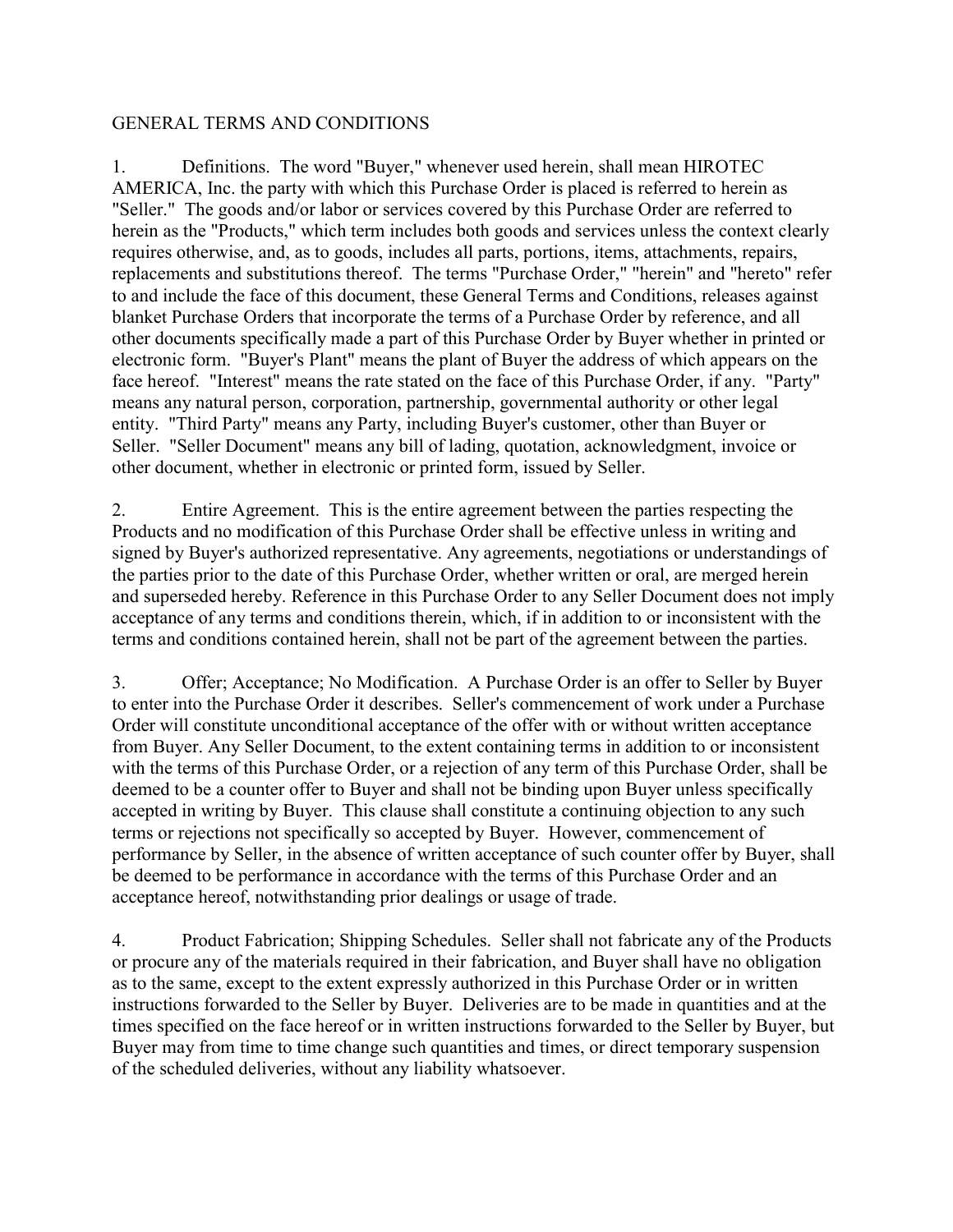5. Delay in Delivery. If Seller, for any reason, including force majeure, does not comply with Buyer's delivery schedule, as to which time is of the essence, Buyer at its option may (a) approve a revised delivery schedule; (b) require shipment of any of the Products by a more expeditious method of transportation; or (c) terminate this Purchase Order without liability to Seller on account thereof.

6. Title and Risk of Loss. Unless provided differently in the face page of this Purchase Order, title to and risk of loss of all Products subject to this Purchase Order shall remain with Seller until delivery and acceptance of the Products at Buyer's Plant.

7. Payment Not Acceptance. Payment for Products shall not constitute acceptance, and all Products shall be subject to Buyer's inspection and/or rejection at Buyer's Plant. Neither payment nor acceptance shall constitute acknowledgment of the absence of breach of warranty or limit any of Buyer's rights hereunder. Buyer at its option may reject and, upon reasonable notice, return at Seller's risk and expense, or retain and correct, Products that fail to conform to the requirements of this Purchase Order even if the nonconformity does not become apparent until the manufacturing, processing, or assembly stage. If Buyer elects to correct the Products, it will consult with Seller on the method of correction. Seller will reimburse Buyer for all reasonable expenses resulting from rejection or correction.

8. Payment Terms. The Seller, in accepting this Purchase Order, agrees to allow the Buyer to make payment of invoices rendered by Seller, for the Products covered by such Purchase Order, as follows: The payment period shall be calculated from the date acceptable invoices are received or the date the confirming Products are received, whichever last occurs. Payment shall be in US dollars, being legal currency of the United States of America, unless otherwise advised.

9. Set Off. Buyer shall be entitled at any time to set off any sums owing by Seller to Buyer or to any of Buyer's affiliated companies, against sums payable by Buyer in connection with any of Seller's accounts regardless of the purchase orders or contracts from which such debits or credits arise.

10. Taxes. Except as may be otherwise provided on the face of this Purchase Order, the Seller shall pay, out of the purchase price, all tariff, federal, state, and local taxes and any duties applicable to provision of the Products.

11. Infringement; Use of Products Licensed.

(a) Seller warrants that the Products and the sale and/or use thereof (before or after incorporation into Products during manufacture) do not and will not infringe any patents or other intellectual property rights, either those of the United States of America or any foreign country.

(b) Seller will furnish to Buyer, without restrictions on use or disclosure, all information and data Seller acquires or develops in the course of Seller's activities under a Purchase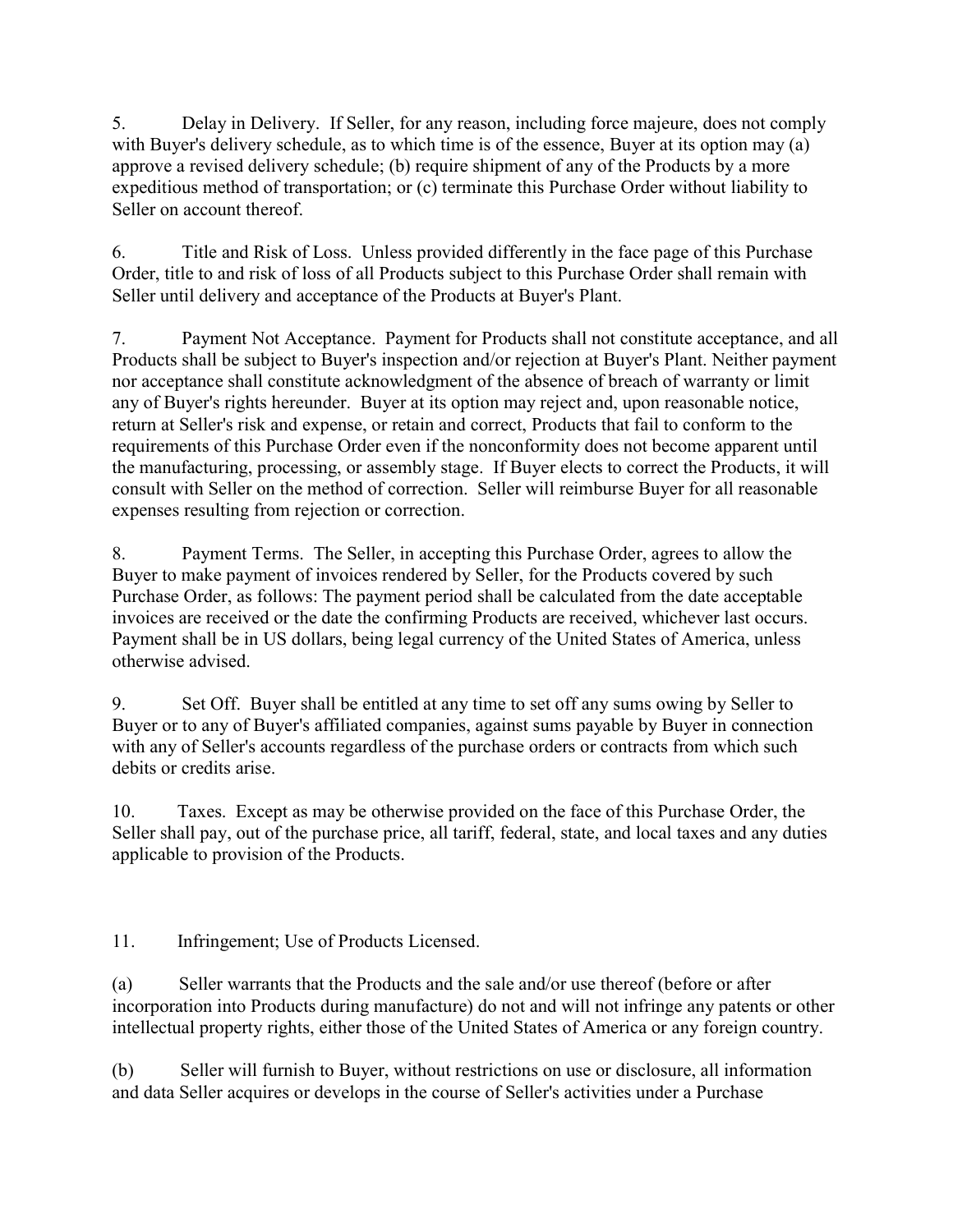Order. At Buyer's request, Seller also will discuss with Buyer or another party designated by Buyer, without restrictions on use or disclosure, any potential design, quality or manufacturing problems with Products Seller worked on or produced pursuant to a Purchase Order.

(c) Seller grants to Buyer and to any affiliated company of Buyer a nonexclusive license under reasonable terms and conditions to make, have made, use, have used and sell under any other patents now or hereafter owned or controlled by Seller which cover any application of the technology embodied in the information or data Seller acquires or develops in the course of Seller's activities under a Purchase Order. At Buyer's request, Seller will furnish to Buyer all other information and data of Seller which Buyer deems necessary to understand the operation and to maintain the goods and Products delivered under a Purchase Order, and to understand and apply the information and data of this Paragraph 11 (c) hereof, with no restrictions on use other than Seller's patent rights.

(d) Seller warrants that it is aware of the uses to which the Products are to be put, and grants to Buyer, and each party or entity to which the Products are provided, a free, unrestricted, irrevocable and perpetual license, with a right to sublicense to others, to use, repair and reconstruct the Products in any manner, and warrants that Seller has full right to grant said license.

### 12. Warranties; Remedies.

(a) In addition to any other express and implied warranties provided by law or otherwise, Seller warrants that each Product (whether goods or services) shall: (i) be new and conform to this Purchase Order in all respects; (ii) conform to all specifications, drawings, samples and other descriptions furnished by Buyer; (iii) be merchantable and fit for the purpose for which intended; and (iv) be free from all defects in design, workmanship and materials and be of highest quality and workmanship. Seller also expressly warrants that title to all of the Products shall be vested in Buyer free and clear of any and all liens and encumbrances of whatsoever nature and kind. All warranties of Seller, express and implied, and remedies of Buyer, in this paragraph or elsewhere, shall survive indefinitely any delivery, inspection, tests, acceptance and payment.

(b) Upon any breach of warranty, in addition to all other remedies hereunder or under applicable law or in equity, Buyer may (i) cancel all or any portion of this Purchase Order, (ii) require the Seller to repair or replace any or all Products, at Buyer's option and at Seller's sole expense, either at Buyer's Plant or at any other location designated by Buyer, (iii) require Seller to pay all transportation and other charges arising from delivery, storage and return of Products, and/or (iv) purchase replacement Products from a Third Party and charge the same to the Seller.

(c) If Seller performs any services for Buyer, Seller covenants and agrees that it will (i) perform such services as an independent contractor and not as an employee or agent of Buyer; (ii) have sole liability for all salaries, payroll taxes, injuries (including dismemberment and death), workers' compensation premiums, social security taxes, unemployment taxes, other applicable taxes, contributions, insurance, and insurance premiums, and indemnify Buyer and Buyer's customer against any loss that may result from Seller's failure to comply with such laws, commitments, and obligations.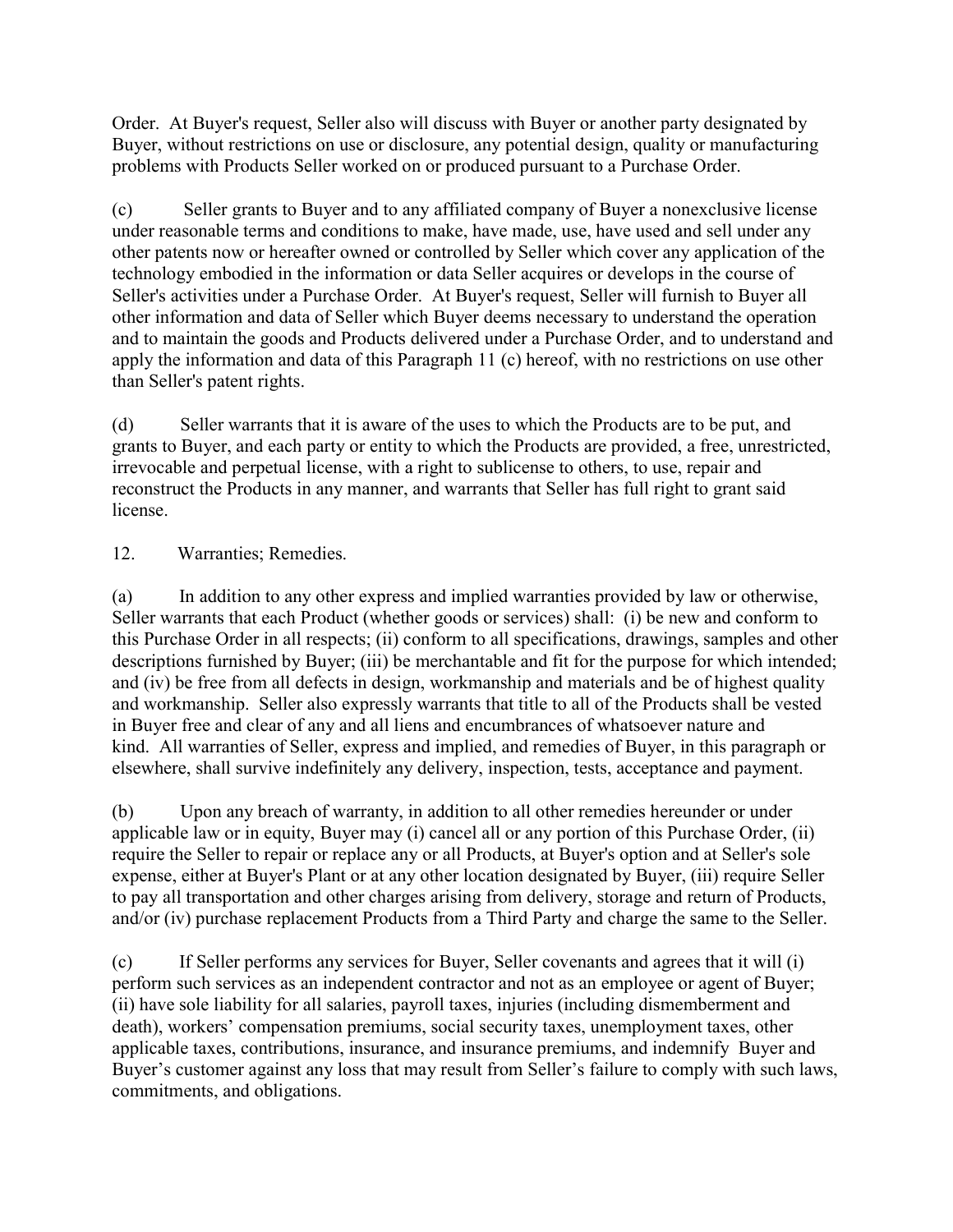13. Default. Seller shall be in default hereunder if (a) Seller does not comply with this Purchase Order in all respects, (b) Seller makes an assignment for the benefit of creditors, or proceedings in bankruptcy or insolvency are instituted by or against Seller, or (c) at any time in the Buyer's sole judgment Seller's financial or other condition or progress on this Purchase Order shall be such as to endanger timely performance. Upon any default hereunder, in addition to all other remedies hereunder at law or in equity, Buyer may cancel all or any part of this Purchase Order without liability except to pay the contract price for Products delivered prior to notice of cancellation, purchase from a Third Party replacement Products ordered hereunder and recover from Seller on demand any and all increased costs or other damages relating thereto, plus Interest and attorney's fees, costs of suit and other damages.

14. Indemnification. Seller agrees to indemnify, defend and hold harmless the Buyer, its affiliates, customers and each other party to which Products are provided, and each of their shareholders, directors, officers, employers and agents, on demand, from and against any and all claims, demands, actions, causes of actions, suits, costs, fees, penalties, damages (consequential and otherwise), attorneys' fees and all other liabilities and obligations whatsoever ("Losses") arising out of or related in any way to Seller's performance or obligations under this Purchase Order including, without limitation:

(a) personal injuries, illness or death of any natural person (including, without limitation, Seller's agents and employees) or damage to any property (including without limitation, the Seller's property) or any spill, discharge or emission of hazardous wastes or substances which relates to, in whole or in part, (i)any manufacturing, design or other defect, failure to warn, improper handling, improper operating installation instructions or other act or omission of Seller with respect to any of the Products, or (ii)the performance by Seller of any services, whether on property of Buyer, Seller or any Third Party;

(b) any breach of warranty made by or on behalf of Seller with respect to the Products or otherwise and any claim of a Third Party relating to any Products or their quality;

(c) any breach of this Purchase Order or any other agreement between Buyer and Seller;

(d) any recall campaign in which Buyer or any customer participates in connection with inclusion of Products in goods sold by Buyer; and/or

(e) claims alleging violation or infringement of any patent, copyright, or other intellectual property or proprietary right relating to Products provided by Seller, even if they are made to Buyer's specifications.

 To the maximum extent permitted by applicable law, Seller's obligation to defend and indemnify will apply even as to Losses caused in whole or in part by an indemnitee's negligence, but Seller's indemnification shall not apply to the extent that Losses are clearly shown to have resulted solely and directly from the negligence or willful misconduct of such indemnitee. Seller's obligation to defend and indemnify under this paragraph will also apply regardless of whether the claim arises in tort, negligence, contract, warranty, strict liability or otherwise. The indemnification obligation under this Paragraph shall not be limited in any way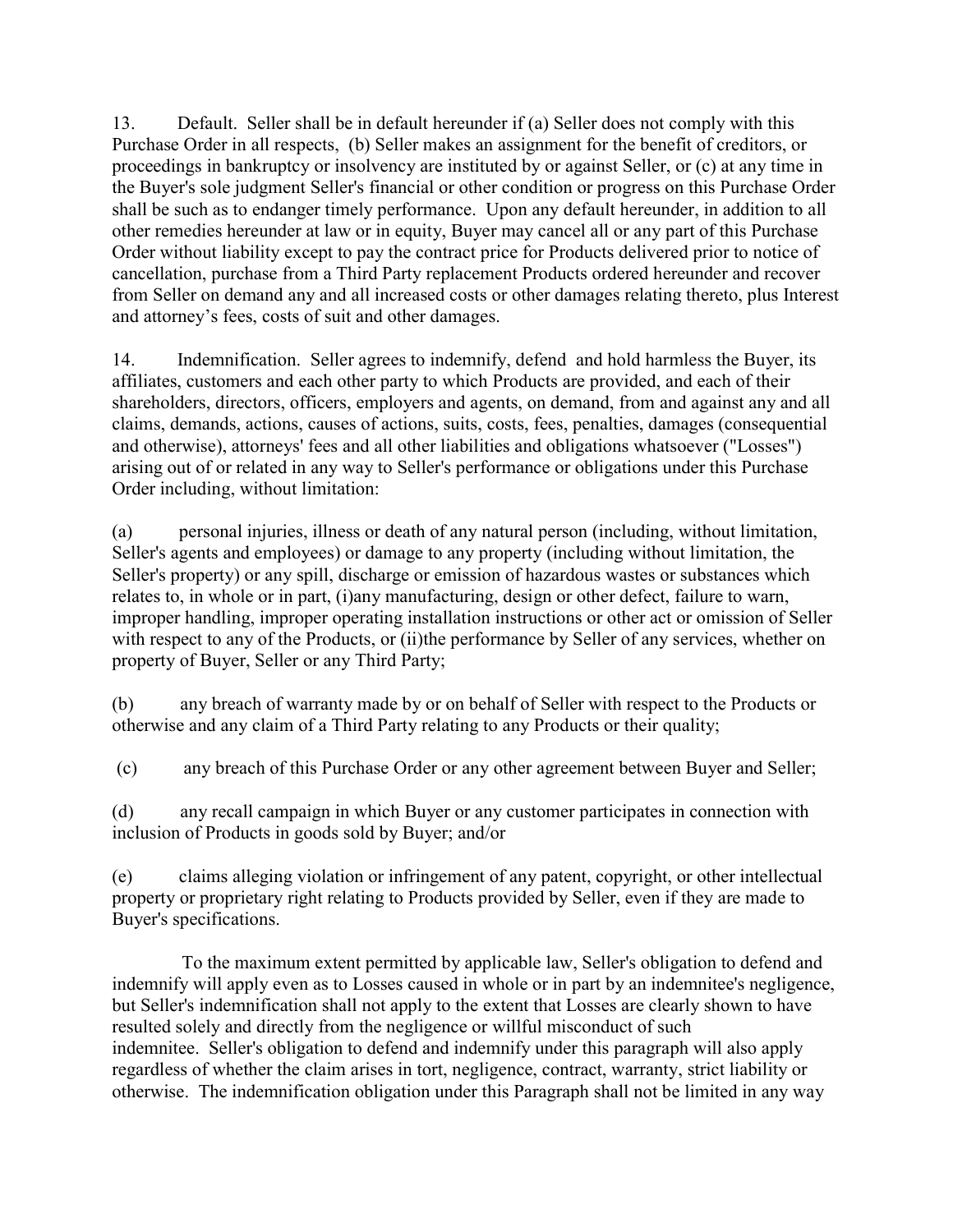by any limitation on the amount or type of damages, compensation or benefits payable by or for the benefit of Seller under Workers' Compensation Acts, occupational disease acts, disability benefits acts or other employee benefits acts.

In furtherance and not in limitation of the foregoing, Seller agrees that it will pay Interest to Buyer, on demand, on all indemnification amounts owed, and Buyer may at its option participate in the defense of any Third Party claim with its own counsel, at Seller's expense.

15. Change or Cancellation for the Convenience of Buyer.

Buyer reserves the right, for any reason, to cancel any undelivered portion of this Purchase Order or make changes in the specifications, amount, type, etc., of the Products. Buyer will have such right of cancellation notwithstanding the existence of an excusable delay under paragraph 19. Upon receipt of notice of cancellation, Seller, unless otherwise directed by Buyer, will (i) terminate promptly all work under this Purchase Order; (ii) transfer title and deliver to Buyer the finished work, the work in process, and the parts and materials which Seller produced or acquired in accordance with a Purchase Order and which Seller cannot use in producing goods for itself or for others; (iii) verify/settle all claims by subcontractors for actual costs that are rendered unrecoverable by such termination and provided the recovery of materials in Seller's possession is ensured; and (iv) take actions reasonably necessary to protect property in Seller's possession in which Buyer has an interest until disposal instruction from Buyer has been received. Subject to the other provisions hereof, Buyer shall pay to Seller only the following amounts, without duplication, in complete and final satisfaction of any liabilities relating to this Purchase Order:

(a) The purchase price for all Products received by Buyer prior to cancellation or change and accepted in accordance with this Purchase Order; and

(b) The reasonable direct out-of-pocket damages incurred by Seller in connection with Products covered by this Purchase Order and not shipped prior to cancellation or change and a reasonable profit based on such costs, but in no event shall Buyer's obligations exceed the Purchase Order price for the Products, and; provided that, the Seller shall use its best efforts to mitigate such damages.

 In the event of a change, as provided herein, Buyer will make reasonable adjustment to the purchase price and delivery schedules.

16. Service and Replacement Parts.

(a) At Buyer's request, Seller will sell to Buyer the Products of this Purchase Order for Production parts or components necessary to fulfill Buyer's service parts requirements to its customer for such Products at the prices specified in the Purchase Order plus any actual cost differential for packaging.

(b) At Buyer's request during the fifteen-year period after Buyer completes current model purchases for its customer, Seller will sell to Buyer Products to fulfill Buyer's customer's past model service and replacement requirements at the prices specified in this Purchase Order plus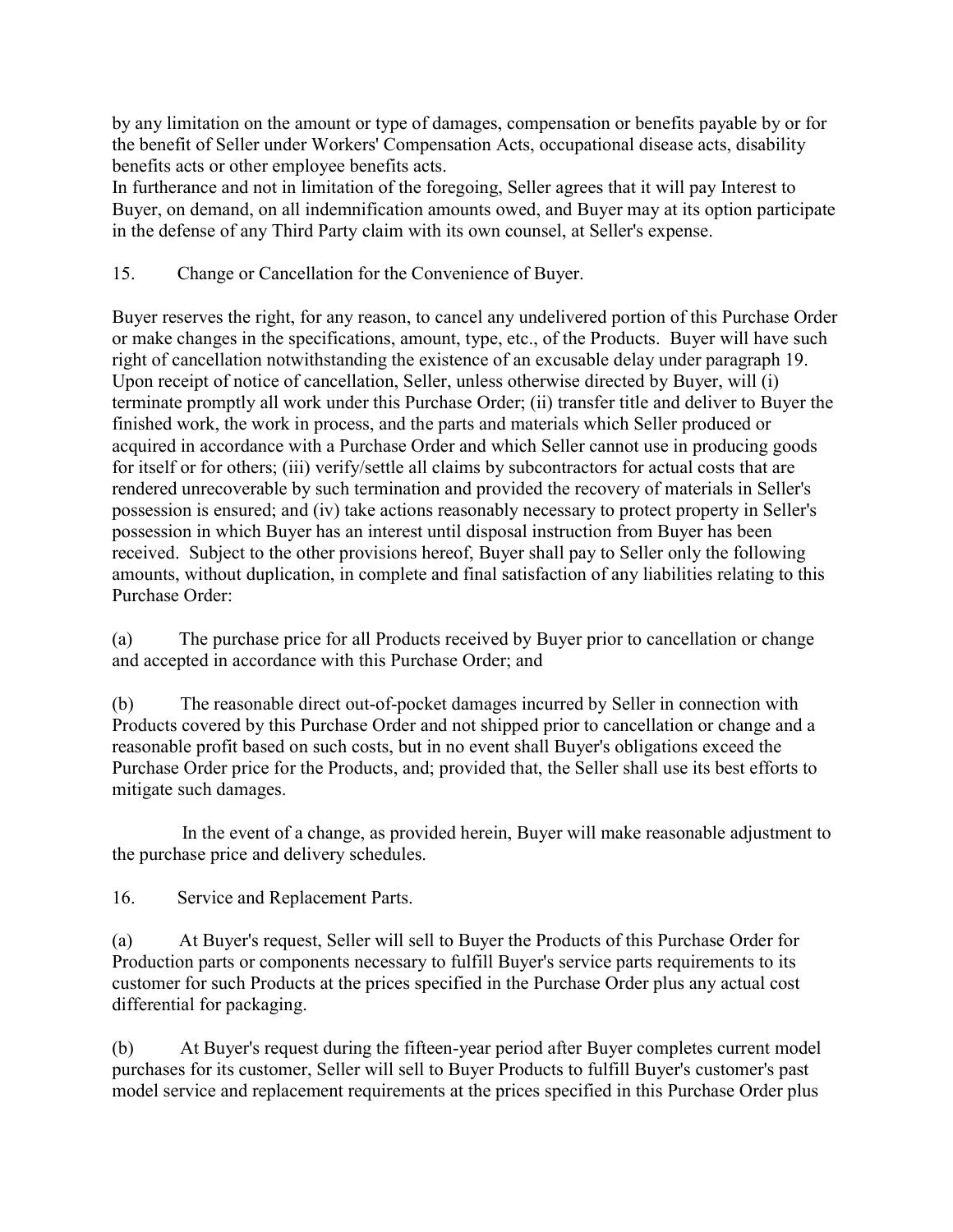actual cost differentials for packaging and manufacturing. During the fifteenth year of such period, Buyer and Seller will negotiate in good faith with regard to Seller's continued manufacture of service and replacement Products.

17. Buyer's Property. Seller shall not purchase for the account of Buyer or charge to Buyer any tools, dies, jigs, molds, fixtures, patterns or other equipment (collectively,"Tools") used or useable for producing Products pursuant to this Purchase Order, unless such Tools have been listed on Seller's invoice and approved by Buyer in writing. Seller acknowledges that all Tools so approved and supplied by or fabricated by Seller for Buyer, all Tools otherwise supplied by Buyer or its customer, and all Products returned by Buyer for repair or pending replacement (collectively, "Buyer's Property") are and shall be owned by Buyer and Tools shall be used only for the Production of Products for Buyer. All rights, title, and interest in and to any part of Tooling to be paid for by the Buyer will vest immediately in Buyer as soon as the Tooling is acquired by the Seller or fabricated by the Seller in accordance with a Buyer Purchase Order. Seller shall have only temporary possession of Buyer's Property and shall deliver all or any part thereof to Buyer immediately upon demand or automatically upon any bankruptcy or insolvency filing or other event. Seller at its own expense shall keep all Buyer's Property in working condition and fully insured for the benefit of Buyer at all times while in Seller's possession, will keep it segregated from all other assets and labelled as being the property of Buyer, and will immediately sign and file any UCC-1 forms required by Buyer in respect thereof. Seller bears all responsibility for loss of and damage to any Buyers Property, including responsibility for loss and damage which occur despite Sellers exercise of reasonable care, but excluding normal wear and tear. Seller hereby grants to the Buyer the option of purchasing any Tools which are not Buyer Property and have been used exclusively for the manufacture of the Products, at Seller's unamortized direct out of pocket cost. If Seller subcontracts all or any portion of the manufacture of the Tools, Seller shall so notify Buyer in advance and obtain for Buyer all of the rights contained in this Paragraph 17 from each such subcontractor used by Seller.

### 18. Insurance; Waiver of Liens. Seller agrees to

furnish to Buyer promptly upon request a certificate from its insurance brokers or agent showing that it carries adequate Comprehensive General Liability insurance coverage, including Contractual Liability insurance applicable to this Purchase Order. The certificate must show the amount of coverage, policy number, and date of expiration and must require the broker or agent to give Buyer thirty (30) days prior written notice of any lapse or cancellation of any policy. Buyer shall also be shown as an Additional Insured on the Comprehensive General Liability policy reflected on the certificate of insurance if services are to be performed on Buyer's premises.

19. Force Majeure. Seller shall not be liable for a reasonable delay or default in furnishing Products hereunder due to fire, flood, storm or other act of God, provided that Seller has given the Buyer prompt written notice of such occurrence. In the event of such occurrence, the Buyer may, at its option, obtain Products from other sources and reduce its order from Seller; or have Seller provide the Products from other sources in quantities and at times requested by Buyer and at the price set forth in the Purchase Order relevant to such Products. If the delay lasts more than thirty (30) days, Buyer may terminate in whole or in part any Purchase Order without liability to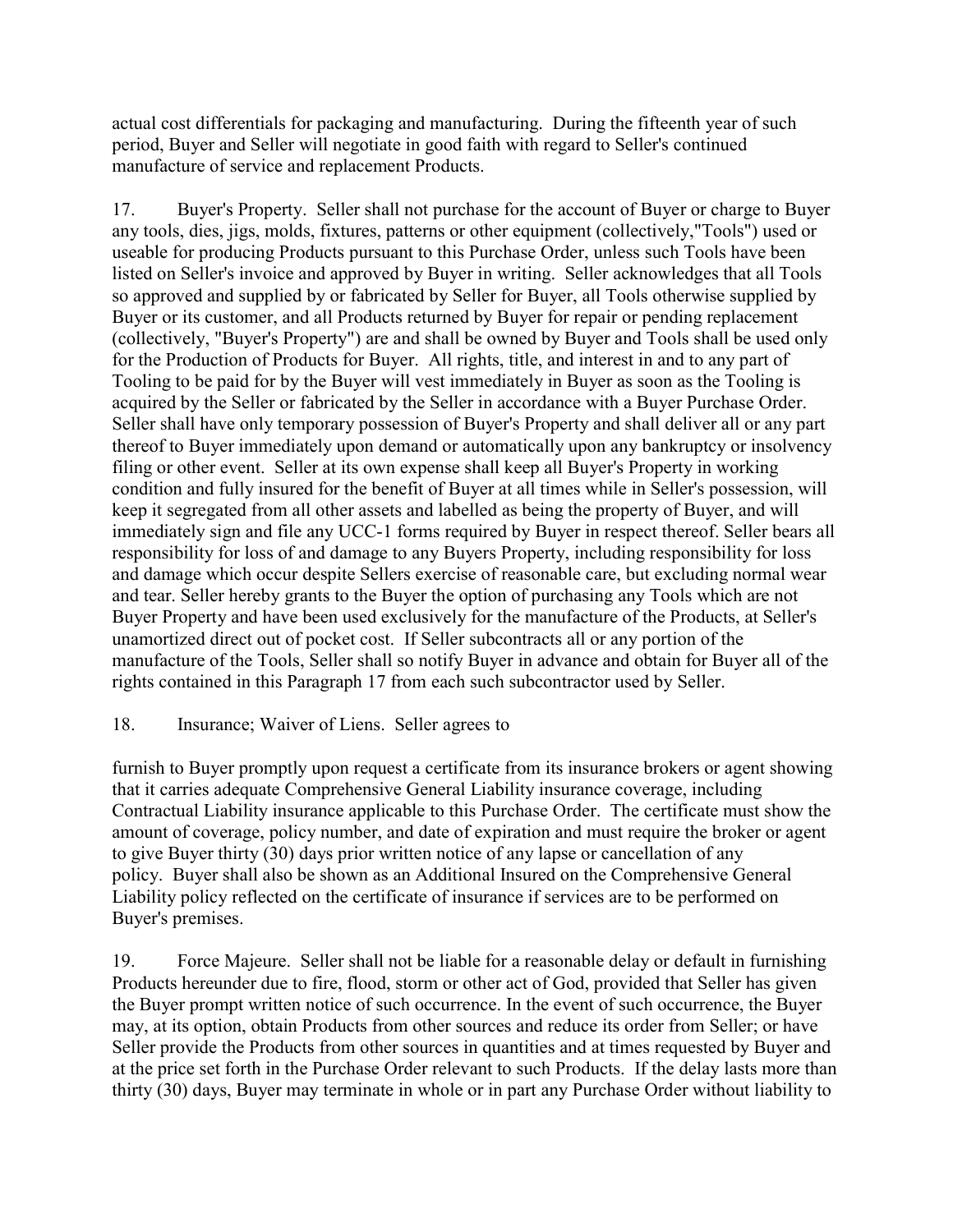Seller. Buyer shall not be liable for failure to perform any of its obligations hereunder, due to fire, flood, storm, or other act of God , national emergency or war, governmental order or government restriction, disease, pandemic, epidemic, acts of terrorism, civil war, riot, strike, curtailment of transportation services or facilities or a similar intervening cause beyond the direct control of Buyer; provided that Buyer has given the Seller prompt written notice of such occurrence. Notwithstanding anything in this Section to the contrary, no delay or failure of Seller to perform its obligations shall be considered a force majeure event, and such delay or failure to perform shall not be excused, if and to the extent that it is caused by (i) labor problems of Seller (including its Subcontractors) such as, by way of example and not by way of limitation, lockouts, strikes and slowdowns within the reasonable control of Seller; or (ii) the inability of Seller (including its Subcontractors) to obtain power, material(s), labor, equipment or transportation; or (iii) Seller's delay or failure to pay its subcontractors, workforce or other third parties.

20. Subcontracts. In each subcontract of Seller's work performed pursuant to a Purchase Order, Seller will obtain for Buyer the rights and licenses granted in Paragraphs 11, 17, 22, and 28.

21. Remedies Cumulative; No Waiver. Buyer's remedies relating hereto shall be cumulative and in addition to any other remedies provided herein or by law or in equity. No delay by Buyer in the enforcement of any provision of this Purchase Order shall constitute a waiver thereof, and no waiver thereof shall constitute a waiver of any other provision.

22. Buyer's Liability. In no event shall Buyer be liable for anticipated profits, interest, or penalties or incidental, consequential, punitive, exemplary or other damages or liabilities in connection with this Purchase Order, whether for breach of contract, late payment, property damage, personal injury, illness, or death or otherwise, beyond the sum set forth in paragraph 15 hereof, or, if not applicable, the price for Products accepted by Buyer.

23. Limitation on Assignment. This Purchase Order is issued to the Seller, in reliance upon its personal performance of the duties imposed and by accepting same the Seller agrees not to assign this Purchase Order or delegate the performance of its duties hereunder, except for the procurement of raw materials, without prior written consent of the Buyer. Failure to comply with the provisions in this paragraph shall effect, at the option of the Buyer, a cancellation of the Buyer's obligations hereunder without liability.

24. Compliance with Laws.

Seller agrees to comply with all applicable federal, state, provincial, and local laws, rules, regulations and ordinances in connection with the manufacture, sale, delivery and use of the Products, including without limitation obtaining or making all approvals and filings, and upon request, Seller will submit to Buyer evidence of such compliance.

25. Jurisdiction, Jury trial or arbitration provision. The state and federal courts in the City of , State of Tennessee, United States of America shall have exclusive jurisdiction and venue over the subject matter hereof, hereby expressly waiving the parties any other jurisdiction to which they may been titled by virtue of their domiciles, or by any other reason whatsoever.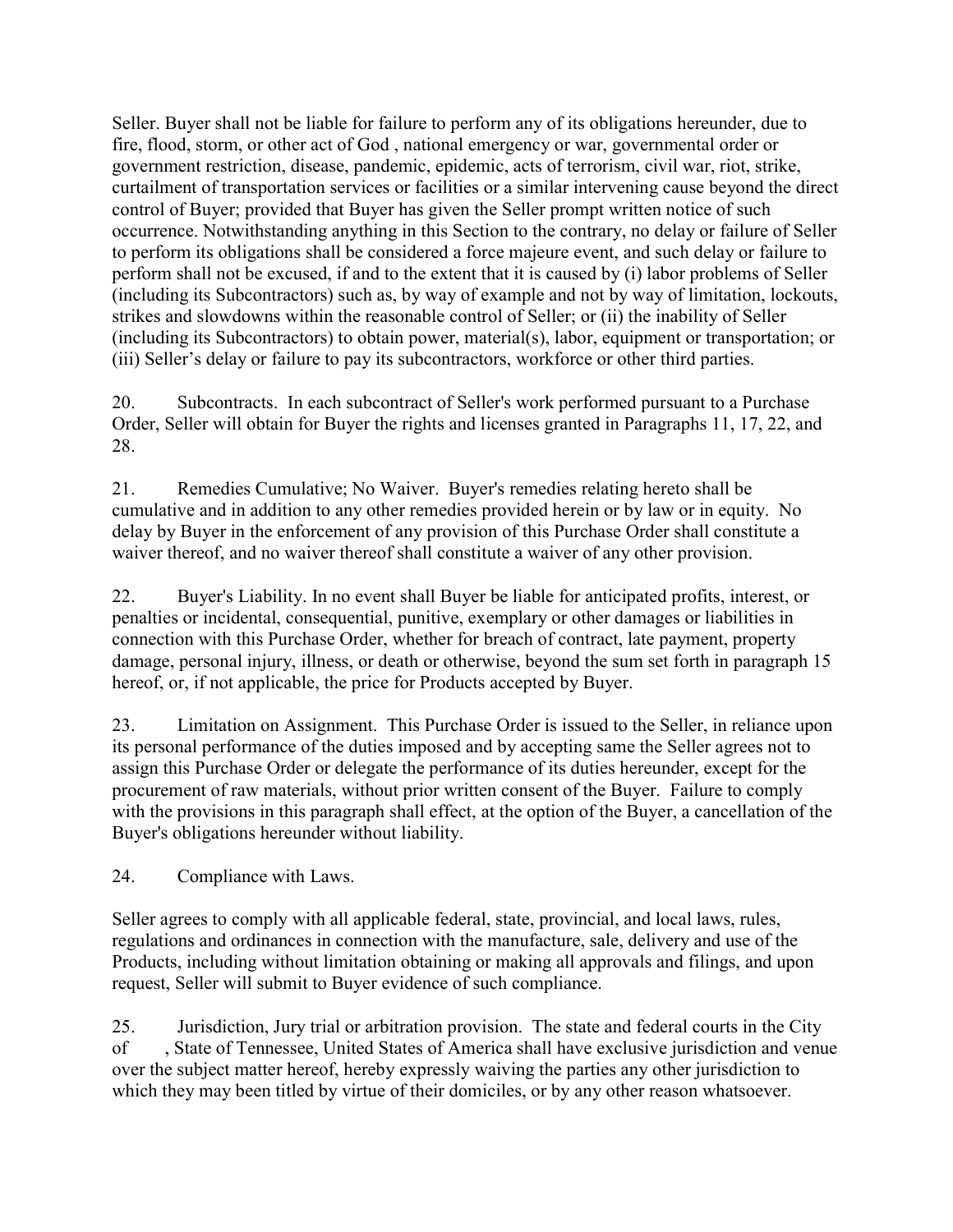All disputes, controversies or differences which may arise between the Parties, out of or in relation to or in connection with this Agreement, or breach thereof, shall be submitted to the exclusive jurisdiction of the competent federal and/or common courts of the City of, State of Tennessee, United States of America. The provisions of the "United Nations Convention on Contracts for International Sale of Goods" shall not apply to this Purchase Order, including any amendments or changes to this Purchase Order.

26. Severability. If any provision of this Purchase Order, or portion of any provision, is declared or found to be unenforceable, the balance of this Purchase Order or such provision shall be interpreted and enforced to the greatest extent possible as if the unenforceable provision or portion had never been a part hereof.

27. Inventions. If this Purchase Order involves or results in: (i) any invention or any experimental, development or research activities, including engineering related thereto, (ii) any reduction to practice of any subject matter, application or discovery which could be patented or copyrighted, or (iii) any improvement in the design of the Products or any alternative or improved method of accomplishing the objectives of this Purchase Order (collectively, Inventions), ant and all rights over such Inventions shall be ruled by the terms of Article 163 of the Federal Labor Law, Seller hereby assigns all its rights pursuant to such article on behalf of Buyer, and Buyer hereby accepts such assignment of rights, shall be deemed confidential and proprietary property of Buyer, whether such Inventions or any portions thereof can be copyrighted or patented or not, and Seller shall cooperate (and cause its employees to cooperate) in executing any documents and taking any other actions necessary or convenient to patent, copyright, or otherwise perfect or protect such Inventions and/or rights over the same on the benefit of Buyer as provided for in the above-referenced article.

### 28. Proprietary Information.

(a) Any information or knowledge which Buyer may have disclosed or may hereafter disclose to Seller in connection with this Purchase Order shall be deemed confidential and proprietary information of Buyer and shall not be disclosed by Seller without Buyer's prior written approval. Seller agrees to safeguard the confidential and proprietary information of Buyer by using reasonable efforts, consistent with those used in the protection of its own proprietary information of a similar nature, to prevent its disclosure to third parties. Seller agrees not to assert any claims (other than a claim for patent infringement) with respect to any technical information which Seller shall have disclosed or may hereafter disclose to Buyer in connection with the Products.

(b) All documents containing proprietary information relating to the Products produced or acquired by Seller under a Purchase Order will belong to Buyer. All drawings, know-how, and confidential information supplied to Seller by Buyer and all rights therein will remain the property of Buyer and will be kept confidential by Seller in accordance with Paragraph 28 (a) above.

(c) Seller shall, within five (5) business days of Buyer's request or the cancellation or termination of this Purchase Order, return all confidential and proprietary information (including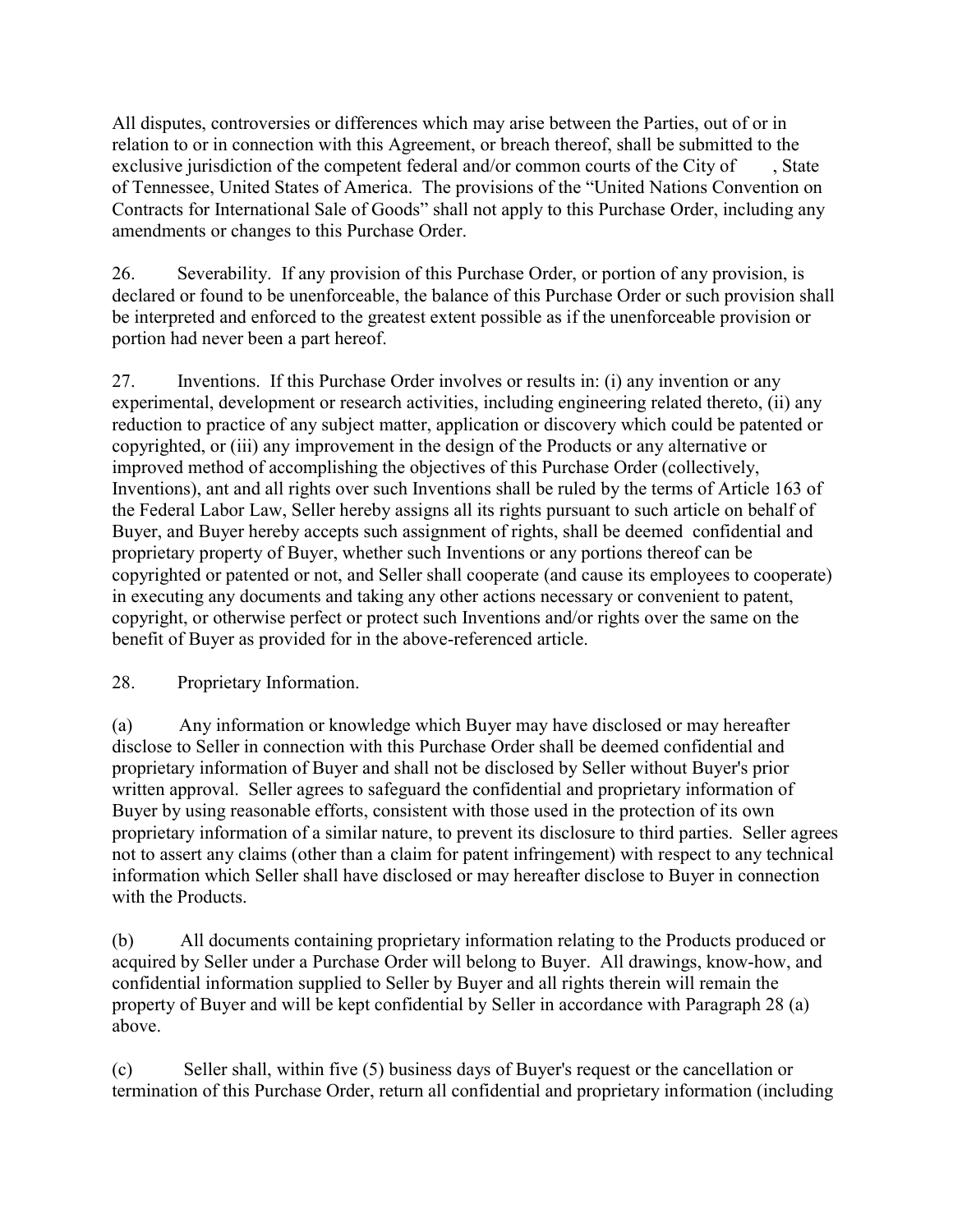all copies, notes and/or extracts thereof) furnished by Buyer pursuant to this Purchase Order. In addition, that portion of the confidential or proprietary information which consists of analyses, compilations, studies or other documents prepared by Seller, or by its directors, officers, employees, or advisers, will be destroyed.

(d) Seller will ensure that any Third Party to whom Seller subcontracts any of the work hereunder is bound by all of the terms and conditions relating to such work to which Seller is bound under a Purchase Order.

## 29. Capacity of Seller.

(a) Unless provided differently in this Purchase Order, Seller shall deliver Products in strict conformance with the dates, times, quantities and delivery locations determined by Buyer and identified as firm orders in a Purchasing Decision Notification. Seller must respond to the Purchasing Decision Notification provided by Buyer to Seller in five (5) business days from receipt. If Buyer fails to receive a response from Seller in five (5) business days, the Purchasing Decision Notification shall be regarded as accepted. If Seller rejects the Purchasing Decision Notification within the five (5) business days, Seller must return the Purchasing Decision Notification and attached documents.

(b) If Seller accepts the Purchasing Decision Notification, Seller must prepare the tooling, dies, and any necessary facilities to produce parts based on the Buyer's instructions (including processing and repair), and build a proper supply system within the terms identified by Buyer.

(c) Buyer may investigate Seller in determining the process of preparation of tooling, gage dies and the other facilities. Seller must provide Checking Standard (in the format specified by Buyer in its request for quotation), quotation and other documents within the required term.

(d) Seller must provide prototype parts to satisfy the required quality. If Buyer requires pilot parts, Seller must provide parts produced with mass Production facility.

(e) Seller shall deliver Products in strict conformance with the dates, times, quantities and delivery locations determined by Buyer and identified as firm orders in the Purchasing Decision Notification.

30. Shipping requirements.

(a) Except as otherwise agreed by the parties in the case of an emergency order, Seller shall deliver Product to Buyer in accordance with the terms specified in Purchase Order. Title to and risk of loss of Product shall be deemed to pass from Seller to Buyer at the point specified in paragraph 6. In the absence of specific shipping instructions, shipment shall be routed via the most economical mode of commercially reasonable transportation available.

Documents and Materials: Seller shall deliver to Buyer the following documents and materials. -Invoice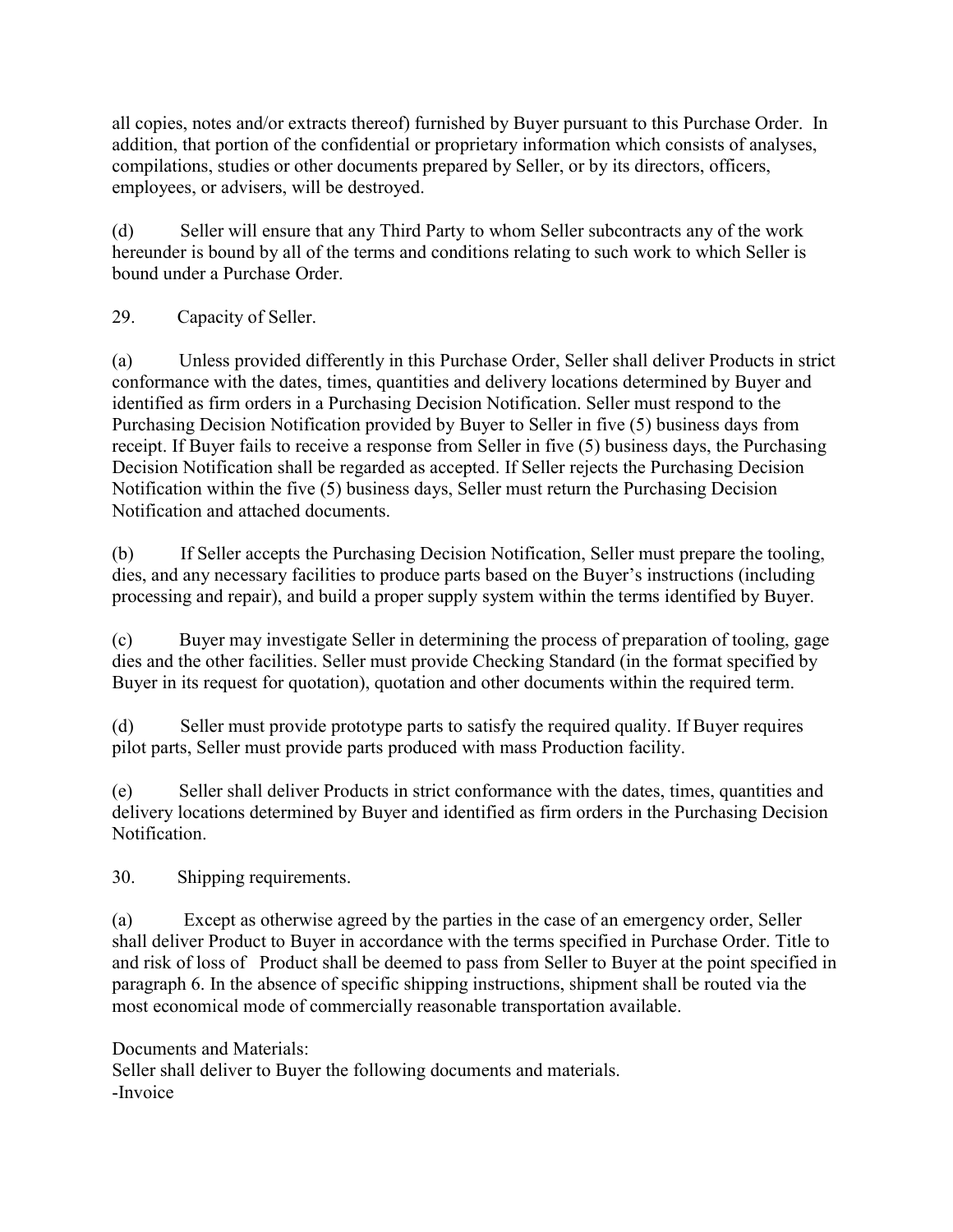-Packing list

-Declaration or certificate of origin (& foundation)

-HS code (& foundation)

-Invoice for returnable equipment such as rack, pallet etc.

-Any other information reasonably requested by Buyer.

-MSDS (Material Safety Data sheet) for hazardous material that may affect or cause damage related to: health, fire, radioactivity, environmental.

(b) Seller shall deliver Product in a packed state using the method of packaging which conforms to the "Packaging Guide" prepared by Buyer unless otherwise mutually agreed. In the event that the method causes any damage to or adverse effect on Product, Buyer may request Seller to improve such method and Seller shall comply with such request.

(c) After the completion of delivery, Seller shall immediately advise Buyer of the contract number, date of delivery, volume of delivery, invoice amount and other information as may be required by Buyer.

(d) Seller shall deliver to Buyer the documents and materials specified in (a).

(e) If there is any possibility that Product cannot be delivered on the delivery date designated by the firm order or emergency order, Seller shall take beforehand every reasonable measure to avoid such possibility. If Seller fails to deliver Product on the delivery date, Seller shall (I) promptly make alternative arrangements for delivery and (II) compensate Buyer for the direct damage suffered by Buyer due to such failure in delivery including, but not limited to, demurrage, damages for detention and dead freight.

(f) In either case, Seller shall immediately advise Buyer of the circumstances involved, expected date of delivery, etc. In case the delivery on such expected date affects Buyer's Production schedule of vehicles seriously, Buyer may give reasonable instructions for more expeditious delivery (such as transportation mode, and delivery date), and Seller shall follow such instructions. Additional costs for such more expeditious delivery shall be borne by Seller.

31. Change orders

(a) Buyer reserves the right at any time prior to shipment to make changes to: (i) specifications of any Products to be specifically manufactured for Buyer; (ii) methods of shipment or packing; (iii) place of delivery; (iv) schedule of delivery; and (v) reduce, increase, or cancel the quantities ordered. Except as otherwise provided for in these Terms, if any such change causes an increase or decrease in the cost of or the time required for performance of this Purchase Order, an equitable adjustment shall be made in contract price or delivery schedule, or both, only to the extent expressly approved by Buyer in writing. Any claim by Seller for adjustment under this Paragraph 31 shall be deemed waived unless asserted in writing within ten (10) days from receipt by Seller of the change.

(b) Both parties must discuss the disposal of parts produced prior to the Seller request.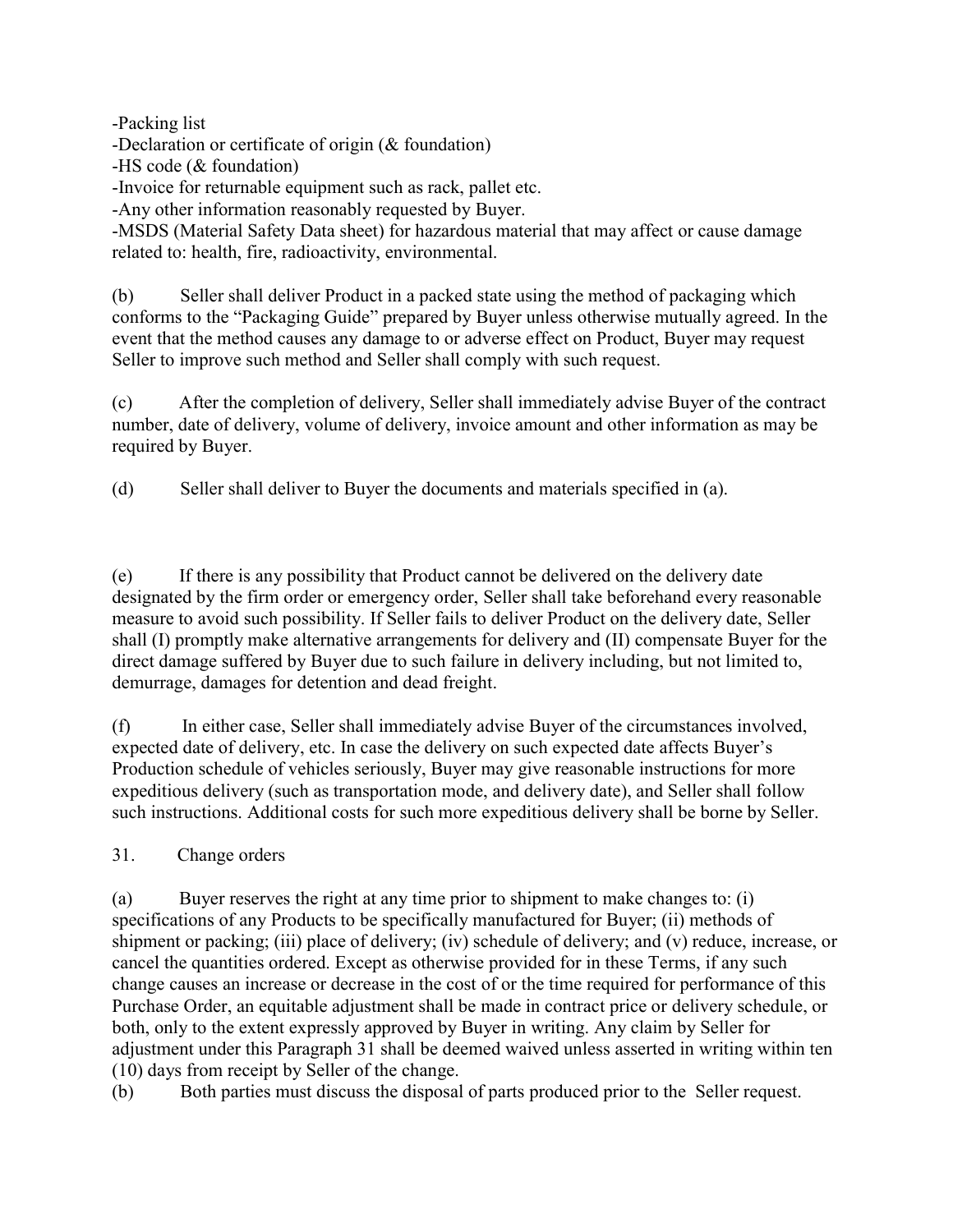(c) If Seller needs to change the specifications or Production process, including those required by a customer change, both parties must agree with revised documents in advance, but if the change does not impact the specifications or Production process, no specific changes are required.

# 32. Quality assurance and Inspection of goods

(a) It is recognized by Buyer and Seller that Product supplied by Seller shall be sufficient in quality to enable the vehicles to be of the highest standards of quality that meet the ever changing needs of the society and the consumer. To that end, all Product supplied by Seller shall be manufactured in accordance with the quality assurance standards set forth in the "QUALITY REQUIREMENTS FOR SUPPLIERS" established by Buyer, a current copy of which has been provided to Seller, as it may be revised from time to time, which is incorporated in this Agreement by reference, and all other quality assurance standard which may be established in writing by Buyer.

(b) If required by Buyer, Seller shall furnish prototypes of Product to Buyer in such quantity and at such time as agreed upon by the parties together with such drawings and other technical data as may be reasonably requested by Buyer. Further, Seller shall obtain approval from Buyer concerning the conformity of Product with SPECIFICATIONS in advance of the start of full-scale Production of the Product.

(c) Buyer may at any reasonable time observe the manufacture of Product at Seller's premises and inspect Seller's manufacturing processes to the extent reasonably necessary to ensure that Seller's quality control is being maintained in accordance with said "QUALITY REQUIREMENTS FOR SUPPLIERS". Seller shall cooperate with Buyer in such observation and inspection. If Seller has been authorized to subcontract part or all of the manufacture of Product, Buyer shall have the same right of observation and inspection at such subcontractor's premises.

### 33. Audit rights

Buyer shall have the right to inspect and audit Seller's facilities, books and records, and check all Tools, other capital equipment, processes, parts, documentation, costs, and all other items related to the Purchase Order in such detail or manner as Buyer in its sole discretion shall determine. Seller shall retain all appropriate records for inspection or audit for a period of not less than four (4) years after the termination or expiration of the Purchase Order. This same right is available to Buyer's customers. Buyer shall have the right to audit and examine all books, records, facilities, work, material, inventories, and other items relating to any termination or other type of claim by Seller. In addition, Seller agrees to fully cooperate with Buyer in the event of any such investigation/examination.

### 34. Work On Premises.

If the scope of work to be performed by Seller includes work on premises specified by Buyer, Seller represents that it has or will examine the premises and any specifications or other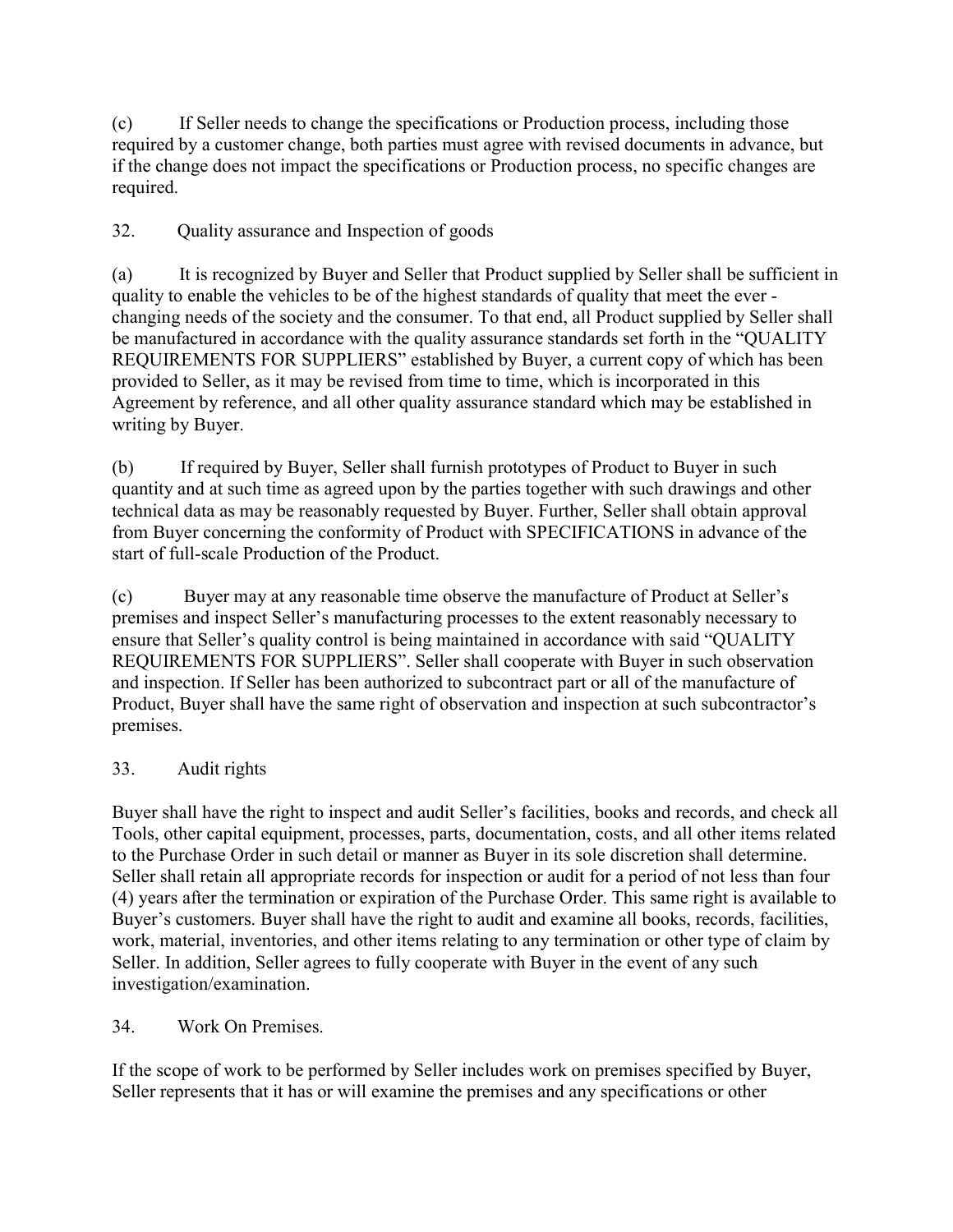documents furnished in connection with the items, and has satisfied itself as to the safe and acceptable condition of the premises and site. Seller shall abide by all Buyer rules, policies, procedures, and requirements related to environmental health and safety. Supplier shall at all times keep the premises free from accumulations of waste material, hazards, or rubbish. Risk of loss or damage to Seller's materials or equipment, or risk of personal injury, dismemberment, or death to Seller's employees, agents, or sub-contractors while on premises specified by Buyer, shall remain with Seller. Buyer shall have no responsibility or liability to Seller and Seller shall defend, indemnify, and hold harmless, Buyer against anyone claiming through or related to Seller, with respect to any loss, damage, injury, dismemberment, or death, notwithstanding the fact that facilities or storage space on such premises is provided by Buyer. Seller will provide Buyer a certificate of sufficient insurance either naming Buyer as an additional insured or containing a contractual liability and completed operations endorsement sufficient to protect Buyer as contemplated hereby.

#### 35. Export/Import Compliance.

(a) Seller warrants that it shall comply with all applicable Federal, State and local laws, rulings and regulations of the United States of America and all laws and regulations of Seller's country, during the performance of this Purchase Order including all import, export and customs requirements.

(b) In connection with the disclosure, delivery, or export of technical data or technical assistance by Buyer to Seller, Seller shall comply, and shall cause its corporate entities and subcontractors at all tiers to comply with any export restrictions imposed by any governmental agency of the United States of America, including without limitation the provisions of the Export Administration Act of 1979 (50 USC 24012420) and the Export Administration Regulations (15 CFR 768799) promulgated thereunder; the Arms Export Control Act of 1976 (22 USC 2751 2779), the International Traffic in Arms Regulation (22 CFR 120128 and 130) promulgated thereunder; and the Foreign Corrupt Practices Act. The Parties acknowledge that these statutes and regulations impose restrictions on import, export, and transfer to third countries of certain categories of data, technical assistance and products, and that authorization from the U.S. Department of State and/or U.S. Department of Commerce may be required before such technical data, technical assistance and products can be provided hereunder, and that such export authorizations may impose further restrictions on use of such technical data, technical assistance and products. Seller shall indemnify and hold Buyer harmless to the full extent of any loss, damage, or expense, including lost profit, attorney's fees and court costs, for any failure or alleged failure of Seller to comply with the above referenced laws and regulations and the United States Customs Modernization Act of 1993.

(d) In addition the Seller shall obtain Buyer's permission in writing before any technical data or proprietary information of the Buyer is provided to any nonUS subcontractor or other nonUS person, including without limitation any nonUS affiliate of the Seller. Seller shall provide Buyer with a detailed list of all potential nonUS subcontractors, identify the ultimate parent company of each such nonUS subcontractor, and provide full legal names and addresses, email addresses, telephone numbers, and contacts for each such entity to Buyer prior to providing any technical data or product embodying such technical data to any such entity in